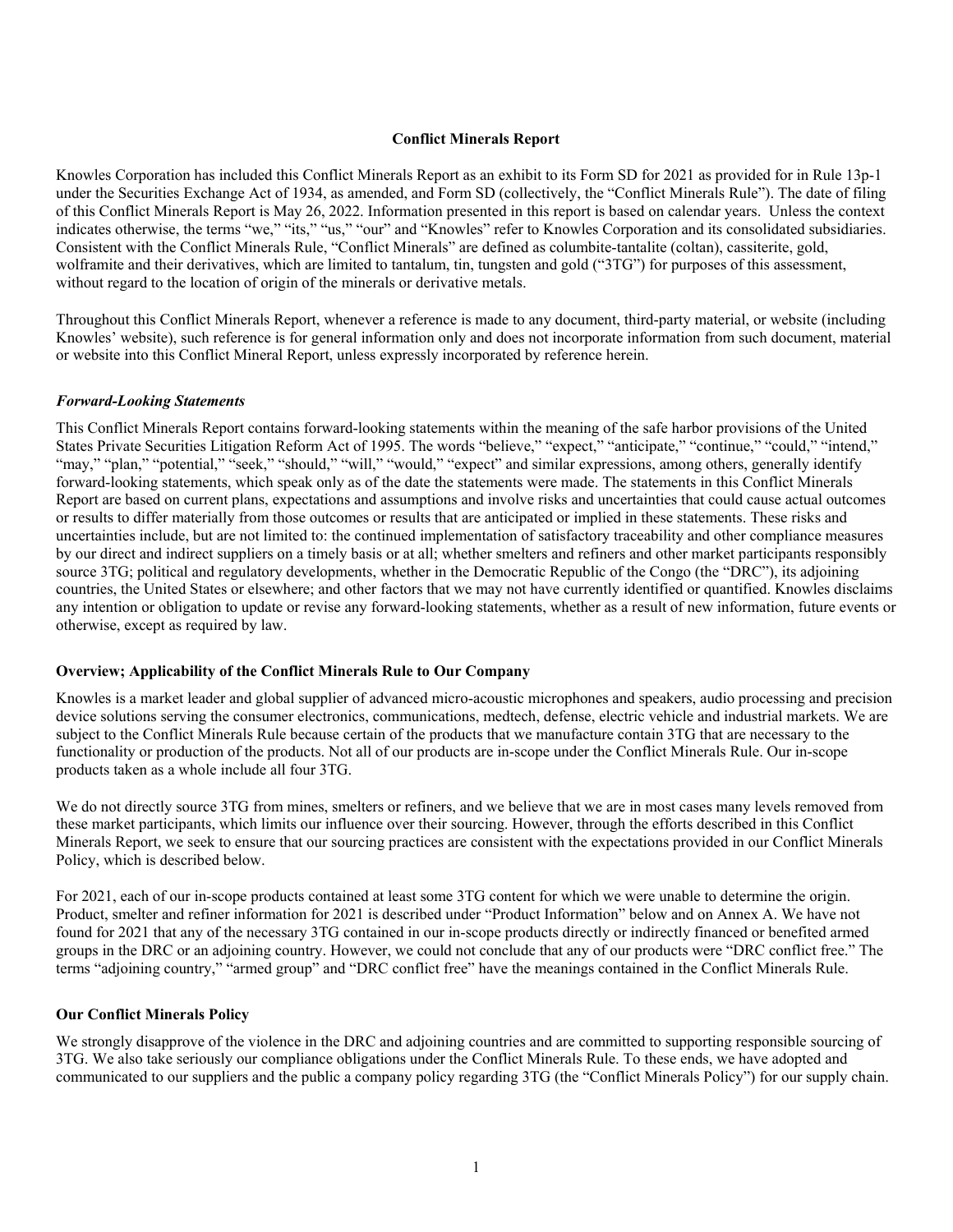As indicated in our Conflict Minerals Policy, as part of Knowles's commitment to social responsibility and compliance with the Conflict Minerals Rule, it is our goal only to use 3TG in our products that does not directly or indirectly finance or benefit armed groups in the DRC or adjoining countries.

As also indicated in our Conflict Minerals Policy, Knowles expects our suppliers to:

- Adopt a conflict minerals policy that is consistent with our Conflict Minerals Policy and expect their direct and indirect suppliers to do the same.
- Exercise due diligence with relevant suppliers on the source and chain of custody of 3TG consistent with the OECD Due Diligence Guidance for Responsible Supply Chains of Minerals from Conflict-Affected and High-Risk Areas, Third Edition (the "OECD Guidance").
- Identify smelters and refiners associated with the 3TG supply chain for our products.
- Transition to certified conflict free smelters and refiners.

We do not seek to embargo the sourcing of 3TG from the DRC region and encourage our suppliers to continue to source responsibly from Conformant (as defined on Annex A) smelters and refiners that source from the region. For 2021, we reached out to suppliers suspected of embargoing the sourcing of 3TG from the DRC region, and requested that they not do so.

# **Reasonable Country of Origin Inquiry Information**

As required by the Conflict Minerals Rule, for 2021, we conducted a "reasonable country of origin inquiry." For our reasonable country of origin inquiry, to the extent applicable, we utilized the same processes and procedures as for our due diligence, in particular Steps 1 and 2 of the OECD Guidance framework, which are discussed below in this Conflict Minerals Report.

Our outreach included 94 direct suppliers (the "Suppliers") that we identified as having provided us with components, parts or products that contain 3TG or that we believe may have provided us with components, parts or products that contain 3TG.

For 2021, the Suppliers identified to us 262 smelters and refiners as having processed the necessary 3TG contained in our in-scope products, as listed on Annex A. As indicated on Annex A, all of these smelters and refiners were listed as Conformant or Active (as defined on Annex A) by the Responsible Minerals Initiative (the "RMI"). According to information made available by the RMI to its members, all of these smelters and refiners sourced solely from outside of the DRC region, including from recycled or scrap sources.

Based on the results of our reasonable country of origin inquiry, we conducted due diligence for 2021. These due diligence efforts are discussed in this Conflict Minerals Report.

# **Due Diligence Program Design**

# *Design Framework*

We have designed our due diligence measures relating to 3TG to conform with, in all material respects, the criteria set forth in the OECD Guidance, including the related 3TG supplements.

# *Selected Elements of Design Framework*

The OECD Guidance has established a five-step framework for due diligence as a basis for responsible global supply chain management of minerals from conflict-affected and high-risk areas. Selected elements of our program design are discussed below. However, these are not all of the elements of the program that we have put in place to help ensure that the 3TG contained in our products is responsibly sourced. The headings below conform to the headings used in the OECD Guidance for each of the five steps. Selected due diligence measures that we took in 2021 are discussed under "Due Diligence Program Execution."

- *1. Establish strong company management systems*
	- a. We have a team of senior staff responsible for the management and continued implementation of our 3TG compliance strategy. The following functional areas are represented on the team or otherwise involved with our compliance process: financial reporting; internal audit; investor relations; legal; quality and supply chain. We also utilize outside counsel to assist us with our compliance efforts. The executive sponsor of the compliance program is our Senior Vice President – Chief Operating Officer.
	- b. On an ongoing basis, selected internal personnel receive training on the Conflict Minerals Rule, the OECD Guidance, our compliance program and the procedures for reviewing and validating supplier responses to our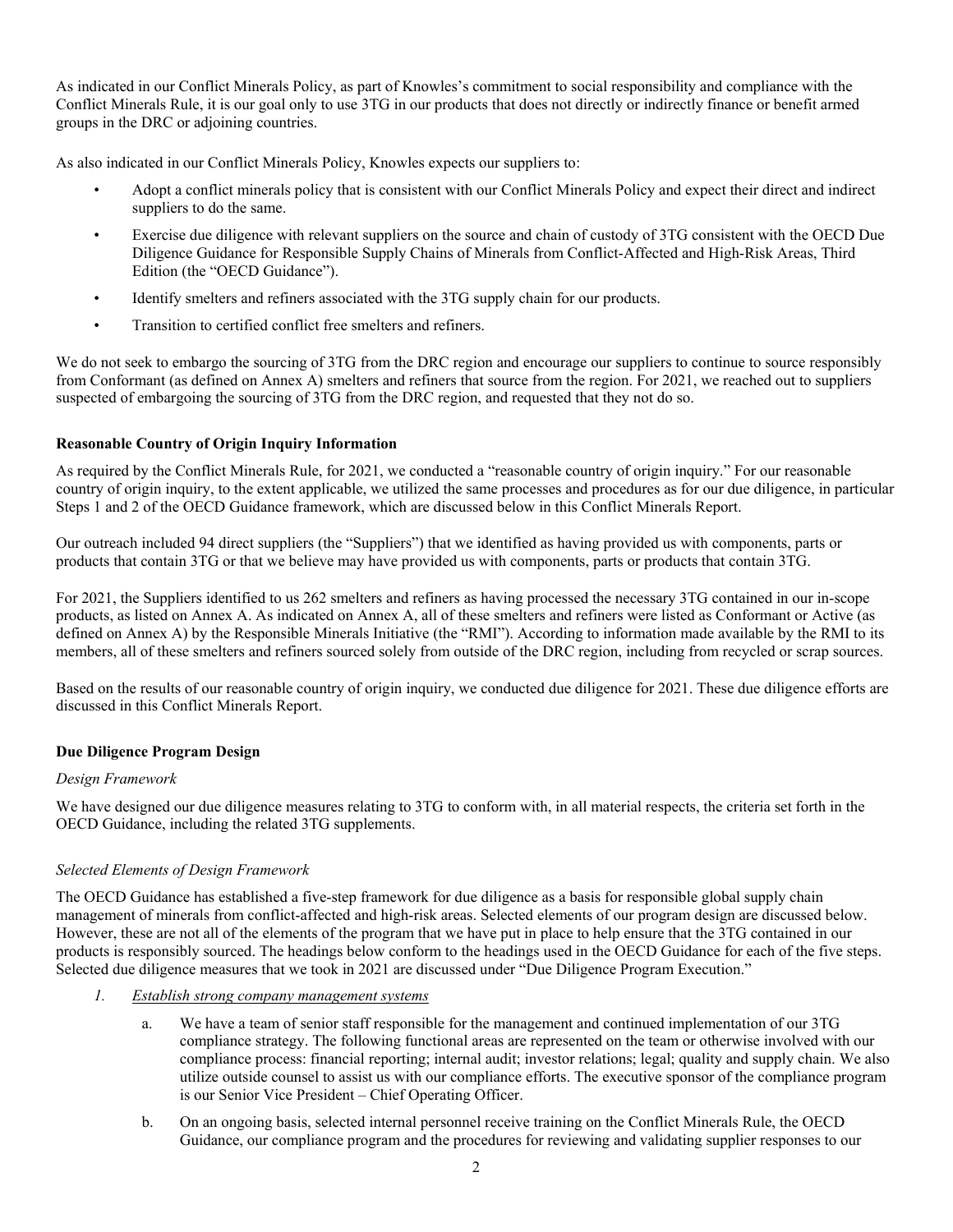inquiries. We have prepared written procedures addressing certain aspects of our compliance program, including our process for querying suppliers and reviewing supplier responses. These procedures have been communicated to the members of our internal working group.

- c. We have adopted a Conflict Minerals Policy. The Conflict Minerals Policy is posted on our website and selected employees and suppliers have been notified of the Conflict Minerals Policy. Our policy is available on our website at [https://www.knowles.com/about-knowles/governance/conflict-minerals.](https://www.knowles.com/about-knowles/governance/conflict-minerals)
- d. We utilize the Conflict Minerals Reporting Template (the "Conflict Minerals Reporting Template") developed by the RMI to identify smelters and refiners in our supply chain. The Conflict Minerals Reporting Template requests suppliers to provide information concerning the usage and source of 3TG in their products, as well as information concerning their related compliance efforts.
- e. We are a member of the RMI and of IPC Association Connecting Electronics Industries. We actively participate on the RMI's smelter engagement team.
- f. We maintain responses relating to 3TG due diligence, including records of due diligence processes, findings and resulting decisions, in an electronic format for at least five years.
- g. Our form of Supply Agreement and our forms of purchase order terms and conditions contain provisions relating to the sourcing of 3TG to be contained in our products.
- h. We have web-based and telephonic mechanisms available for employees, suppliers and other interested parties to report violations of our Conflict Minerals Policy. The contact information for our grievance mechanism is as follows: by telephone, 1-855-657-8022; and by web, www.knowles.ethicspoint.com. We communicate to stakeholders the availability of this mechanism for reporting violations of the Conflict Minerals Policy.

# *2. Identify and assess risk in the supply chain*

- a. We request that suppliers provide us with information concerning the usage and source of 3TG in the parts that they sell to us and their related compliance efforts through the completion of a Conflict Minerals Reporting Template. We follow up by email or phone with suppliers that do not respond to the request within a specified time frame.
- b. We review the Conflict Minerals Reporting Templates that we receive from suppliers against internal written review criteria. We follow up by email or phone with suppliers that submit an incomplete response. We follow up with other suppliers where provided for under our review criteria or otherwise deemed appropriate by us.
- c. Smelter and refiner information provided by suppliers is reviewed against the Smelter Look-up tab of the Conflict Minerals Reporting Template. To the extent that a smelter or refiner identified by a supplier is not on that list, we take additional steps to attempt to determine whether the listed entity is a smelter or refiner.
- d. Smelter and refiner information is also reviewed against the lists of Conformant and Active smelters and refiners and country of origin information published by the RMI. To the extent that a smelter or refiner identified by a supplier is not listed as Conformant by the RMI, we consult publicly available information or information made available by the RMI to its members or request that the supplier contact the smelter or refiner to attempt to determine whether it obtained 3TG from sources that directly or indirectly financed or benefitted armed groups in the DRC or an adjoining country.

# *3. Design and implement a strategy to respond to identified risks*

- a. We monitor and report on risk to designated senior management on an ongoing basis. Our 3TG compliance team reports the findings of its compliance efforts to our Vice President – Global Supply Chain.
- b. If a supplier identifies as part of our supply chain 3TG that originates from a non-Conformant smelter or refiner that sources from the DRC region, the supplier may be required to instead source from a Conformant smelter or refiner; the Conformant smelter or refiner may include the supplier's current smelter or refiner if it undergoes an independent third-party audit. As part of our risk management process, we request that the supplier reach out to the smelter or refiner in writing and/or telephonically encouraging it to participate in an independent third-party audit program. For other risks, our risk mitigation strategy allows for a flexible response that is commensurate with the risks identified.
- c. In addition, to the extent that identified smelters and refiners are not Conformant, we seek to exercise leverage over these smelters and refiners to become Conformant through our participation in and support of the RMI. We also utilize information provided by the RMI to its members to monitor smelter and refiner improvement.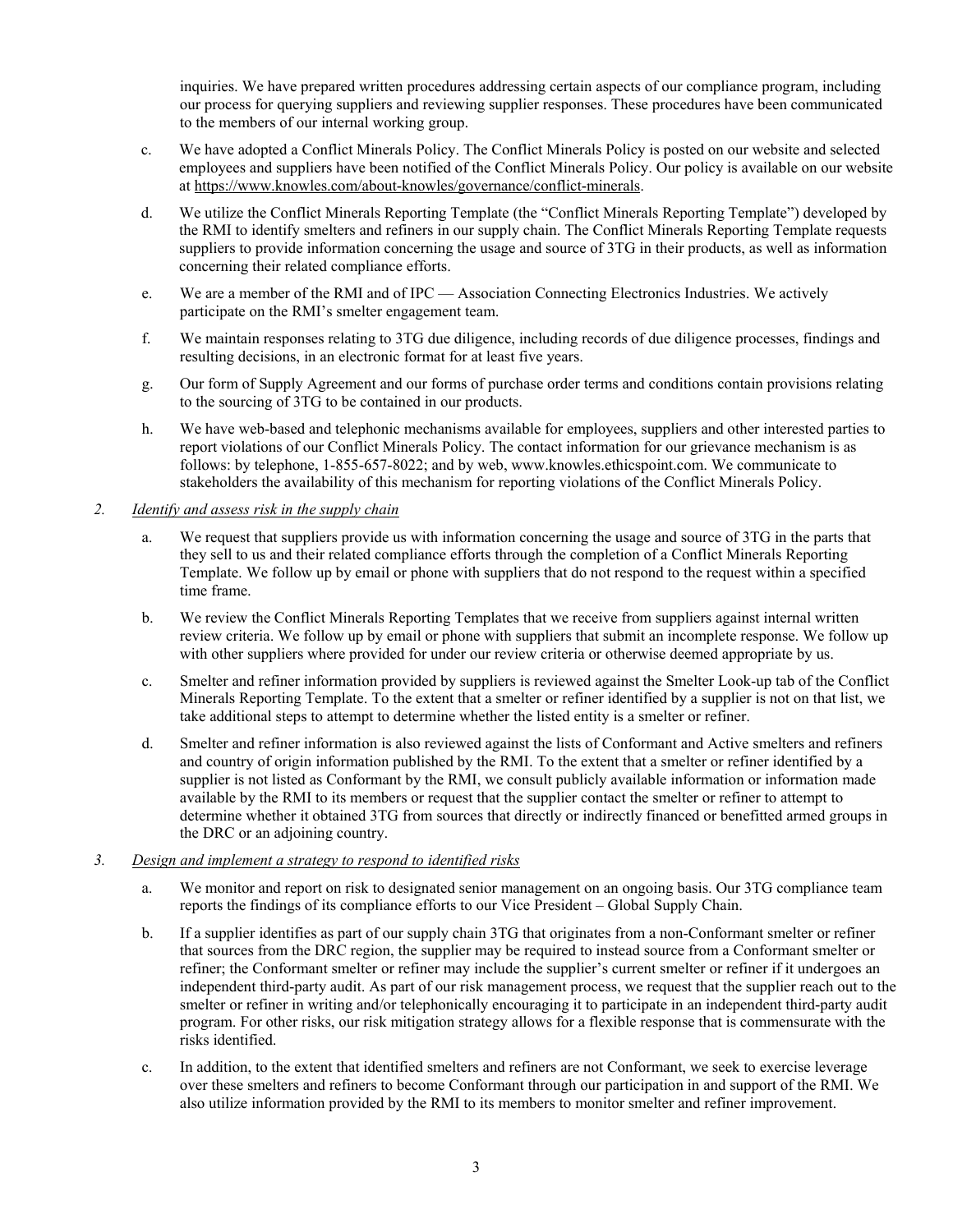## *4. Carry out independent third-party audit of supply chain due diligence at identified points in the supply chain*

In connection with our due diligence, we utilize and rely on information made available by the RMI concerning independent third-party audits of smelters and refiners to assess smelter and refiner due diligence. We also support independent third-party audits by being a member of the RMI.

#### *5. Report on supply chain due diligence*

We file a Form SD, and to the extent applicable a Conflict Minerals Report, with the U.S. Securities and Exchange Commission and make these documents available on our website.

## **Due Diligence Program Execution**

We performed the following due diligence measures for the 2021 compliance period. These are not all of the measures that we took for that compliance period in furtherance of our Conflict Minerals Policy and 3TG compliance program or pursuant to the Conflict Minerals Rule and the OECD Guidance. For a discussion of the design of our due diligence measures, please see "Due Diligence Program Design."

- 1. We sent requests to 94 Suppliers to provide us with a completed Conflict Minerals Reporting Template. We followed up by email or phone with the Suppliers that did not provide a response within the specified time frame. We received Conflict Minerals Reporting Templates from 93% of the Suppliers to which we sent a request.
- 2. We reviewed the completed responses received from the Suppliers based on our internal written review criteria to identify incomplete responses and specified sourcing risks.
- 3. We reviewed the smelters and refiners identified to us by the Suppliers against those contained on the Smelter Look-up tab of the Conflict Minerals Reporting Template.
- 4. To the extent that a completed response identified a smelter or refiner, we also reviewed that information against the lists of Conformant and Active smelters and refiners and country of origin information published by the RMI. All of the identified smelters and refiners were listed as Conformant or Active by the RMI as of April 6, 2022
- 5. To the extent that a smelter or refiner identified by a Supplier was not listed as Conformant by the RMI, we consulted publicly available information or information made available by the RMI to its members, or requested that the Supplier contact the smelter or refiner to attempt to determine whether that smelter or refiner obtained 3TG from sources that directly or indirectly financed or benefitted armed groups in the DRC or an adjoining country.
- 6. Our 3TG compliance team reported the findings of its compliance efforts regarding 2021 to our Vice President Global Supply Chain.
- 7. In addition, to mitigate the risk that the necessary 3TG contained in our in-scope products directly or indirectly finance or benefit armed groups in the DRC or an adjoining country, we:
	- a. conducted training sessions for internal personnel involved with the review of Conflict Minerals Reporting Templates and the management of our compliance program generally; and
	- b. as part of our supplier audits, made inquiries concerning policies relating to 3TG sourcing.

# **Product Information**

For 2021, our in-scope product categories were: microphones, receivers, integrated modules, multi-functional devices, ultrasonic sensors, integrated audio sub-systems, transducers, oscillators, capacitors and filters. Not all of our products in these categories were in-scope for purposes of our compliance. For a further discussion of our products, see our Annual Report on Form 10-K for the fiscal year ended December 31, 2021. The information contained in our Form 10-K is not incorporated by reference into this Conflict Minerals Report or our Form SD and should not be considered part of this Conflict Minerals Report or the Form SD.

Due to the challenges of tracing a multi-tier supply chain, for 2021, we were unable to determine the origin of at least a portion of the 3TG in each of our in-scope products. We have not found for 2021 that any of our in-scope products supported conflict (i.e., contained necessary 3TG that directly or indirectly financed or benefitted an armed group in the DRC or an adjoining country). An "armed group" under the Conflict Minerals Rule is an armed group that is identified as a perpetrator of serious human rights abuses in annual Country Reports on Human Rights Practices under sections 116(d) and 502B(b) of the Foreign Assistance Act of 1961 relating to the DRC or an adjoining country. However, we did not conclude that any of our products were "DRC conflict free."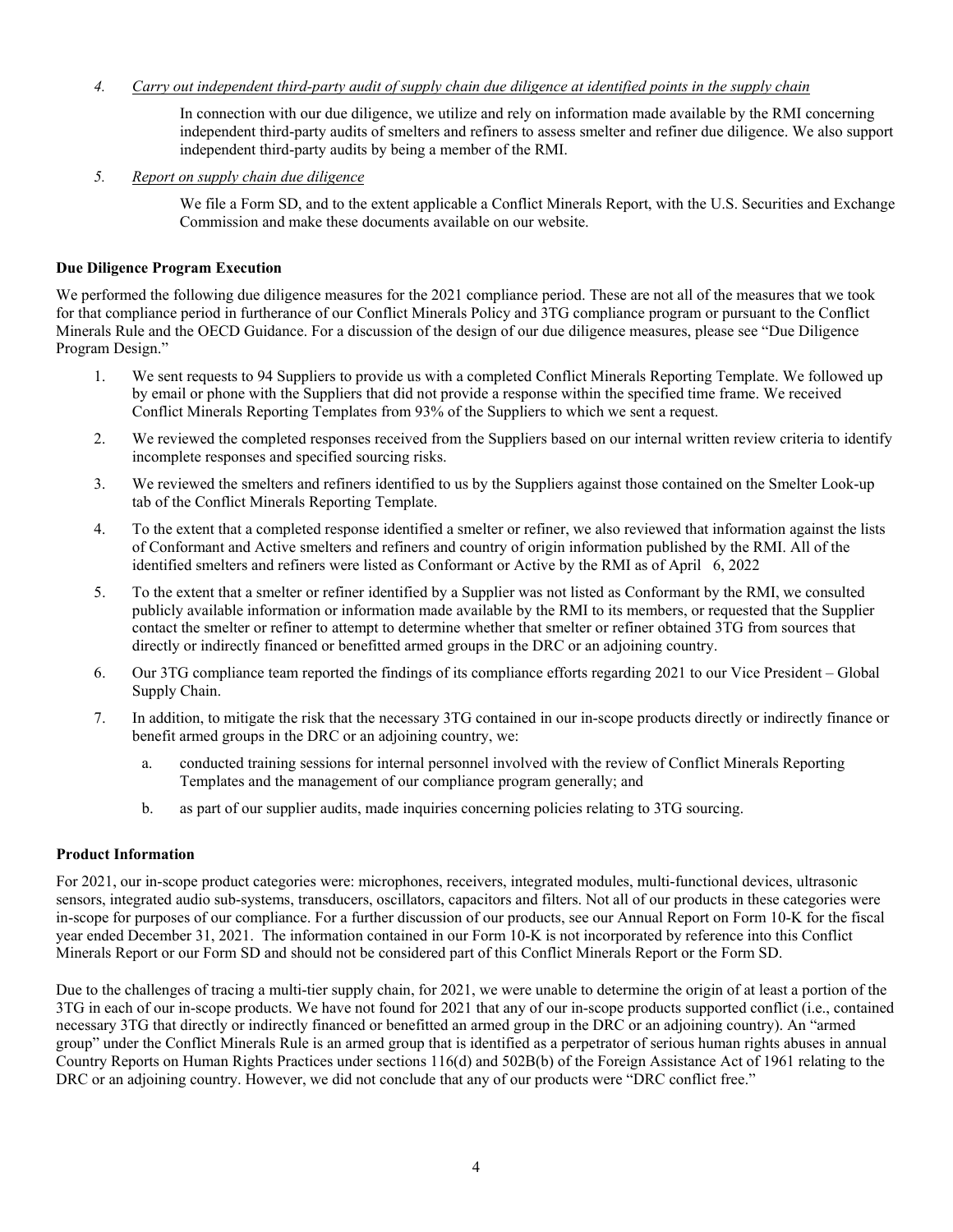## **Identified Smelters and Refiners**

In connection with our reasonable country of origin inquiry or due diligence, as applicable, the Suppliers identified to us the facilities listed on Annex A as having processed the necessary 3TG contained in our in-scope products in 2021. Due to our position in the supply chain, which is discussed earlier in this Conflict Minerals Report, we rely on our suppliers for accurate smelter and refiner information and our due diligence measures do not provide absolute certainty regarding the source and chain of custody of the necessary 3TG contained in our in-scope products.

We endeavored to determine the mine or location of origin of the 3TG contained in our in-scope products by requesting that the Suppliers provide us with a completed Conflict Minerals Reporting Template. Where a smelter or refiner was identified, we also reviewed publicly available information and information made available by the RMI to its members, to the extent available, to try to determine the mine or location of origin.

#### **Future Risk Mitigation Efforts**

We continue to take the following additional steps to enhance our 3TG compliance program and to mitigate the risk that the necessary 3TG in our in-scope products benefits armed groups:

- 1. Conduct training sessions for selected suppliers and for internal personnel involved with the review of Conflict Minerals Reporting Templates and the management of our compliance program generally, and otherwise institute measures to help ensure that relevant personnel at our larger suppliers undergo sufficient training.
- 2. As part of our supplier audits, make inquiries concerning policies relating to 3TG sourcing.
- 3. Reach out to suppliers suspected of embargoing sourcing of 3TG from the DRC region.
- 4. Continue to actively participate in the RMI.
- 5. Through our participation in RMI committees, encourage non-Conformant smelters and refiners to undergo certification.
- 6. Continue to utilize a robust information technology solution for the management of data relating to our 3TG compliance program.
- 7. Continue to encourage Suppliers that provided company-level information for 2021 to provide product-level information for 2022 through ongoing outreach with these Suppliers.
- 8. Engage with Suppliers that provided incomplete responses for 2021 to help ensure that they provide requested information for 2022.
- 9. Monitor and encourage the continuing development and progress of traceability measures at Suppliers that indicated for 2021 that the source of 3TG was unknown or undeterminable.
- 10. Communicate to new potentially in-scope suppliers our sourcing expectations, including through the dissemination of our Conflict Minerals Policy to them. In addition, as new in-scope suppliers are added, work with these suppliers to help ensure that they understand the requirements of the Conflict Minerals Rule and the OECD Guidance.

To the extent applicable, we also intend to continue to take, in respect of our 2022 compliance, the 2021 compliance steps discussed earlier in this Conflict Minerals Report.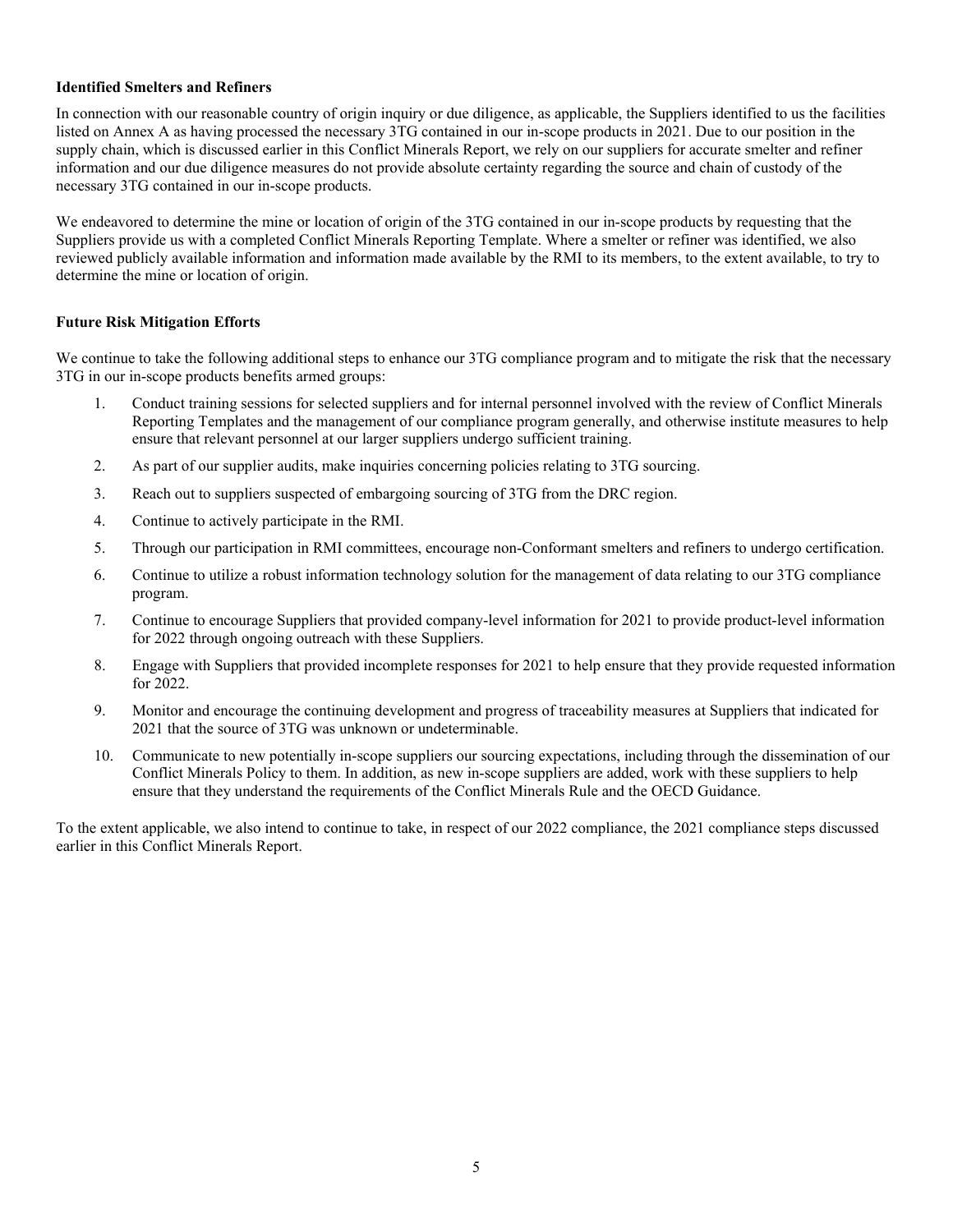# **Annex A**

Capitalized terms used and not otherwise defined in this Annex have the meanings set forth in the Conflict Minerals Report of which this Annex is a part.

#### **Smelters and Refiners**

In connection with our reasonable country of origin inquiry or due diligence, as applicable, the Suppliers identified to us the smelters and refiners listed below as having processed the necessary 3TG contained in our in-scope products in 2021. Please see the notes that accompany the table for additional information concerning the information in the table.

#### **Smelter and Refiner Information (1)**

|       |                                                               |                            | Smelter/Refiner |
|-------|---------------------------------------------------------------|----------------------------|-----------------|
| Metal | <b>Name of Smelter/Refiner</b>                                | <b>Country of Location</b> | <b>Status</b>   |
| Gold  | Aida Chemical Industries Co., Ltd.                            | <b>JAPAN</b>               | Conformant      |
| Gold  | Agosi AG                                                      | <b>GERMANY</b>             | Conformant      |
| Gold  | AngloGold Ashanti Corrego do Sitio Mineracao                  | <b>BRAZIL</b>              | Conformant      |
| Gold  | Argor-Heraeus S.A.                                            | <b>SWITZERLAND</b>         | Conformant      |
| Gold  | Asahi Pretec Corp.                                            | JAPAN                      | Conformant      |
| Gold  | Asaka Riken Co., Ltd.                                         | <b>JAPAN</b>               | Conformant      |
| Gold  | Aurubis AG                                                    | <b>GERMANY</b>             | Conformant      |
| Gold  | Bangko Sentral ng Pilipinas (Central Bank of the Philippines) | <b>PHILIPPINES</b>         | Conformant      |
| Gold  | Boliden AB                                                    | <b>SWEDEN</b>              | Conformant      |
| Gold  | C. Hafner GmbH + Co. KG                                       | <b>GERMANY</b>             | Conformant      |
| Gold  | CCR Refinery - Glencore Canada Corporation                    | <b>CANADA</b>              | Conformant      |
| Gold  | Chimet S.p.A.                                                 | <b>ITALY</b>               | Conformant      |
| Gold  | Daye Non-Ferrous Metals Mining Ltd.                           | <b>CHINA</b>               | Active          |
| Gold  | Dowa                                                          | <b>JAPAN</b>               | Conformant      |
| Gold  | Eco-System Recycling Co., Ltd. East Plant                     | <b>JAPAN</b>               | Conformant      |
| Gold  | Heimerle + Meule GmbH                                         | <b>GERMANY</b>             | Conformant      |
| Gold  | Heraeus Metals Hong Kong Ltd.                                 | <b>CHINA</b>               | Conformant      |
| Gold  | Heraeus Germany GmbH Co. KG                                   | <b>GERMANY</b>             | Conformant      |
| Gold  | Ishifuku Metal Industry Co., Ltd.                             | <b>JAPAN</b>               | Conformant      |
| Gold  | Istanbul Gold Refinery                                        | <b>TURKEY</b>              | Conformant      |
| Gold  | Asahi Refining USA Inc.                                       | UNITED STATES OF AMERICA   | Conformant      |
| Gold  | Asahi Refining Canada Ltd.                                    | <b>CANADA</b>              | Conformant      |
| Gold  | JX Nippon Mining & Metals Co., Ltd.                           | <b>JAPAN</b>               | Conformant      |
| Gold  | Kennecott Utah Copper LLC                                     | UNITED STATES OF AMERICA   | Conformant      |
| Gold  | Kojima Chemicals Co., Ltd.                                    | <b>JAPAN</b>               | Conformant      |
| Gold  | LS-NIKKO Copper Inc.                                          | KOREA, REPUBLIC OF         | Conformant      |
| Gold  | Materion                                                      | UNITED STATES OF AMERICA   | Conformant      |
| Gold  | Matsuda Sangyo Co., Ltd.                                      | <b>JAPAN</b>               | Conformant      |
| Gold  | Metalor Technologies (Suzhou) Ltd.                            | <b>CHINA</b>               | Conformant      |
| Gold  | Metalor Technologies (Hong Kong) Ltd.                         | <b>CHINA</b>               | Conformant      |
| Gold  | Metalor Technologies (Singapore) Pte., Ltd.                   | <b>SINGAPORE</b>           | Conformant      |
| Gold  | Metalor Technologies S.A.                                     | <b>SWITZERLAND</b>         | Conformant      |
| Gold  | Metalor USA Refining Corporation                              | UNITED STATES OF AMERICA   | Conformant      |
| Gold  | Metalurgica Met-Mex Penoles S.A. De C.V.                      | <b>MEXICO</b>              | Conformant      |
| Gold  | Mitsubishi Materials Corporation                              | JAPAN                      | Conformant      |
| Gold  | Mitsui Mining and Smelting Co., Ltd.                          | <b>JAPAN</b>               | Conformant      |
| Gold  | Nihon Material Co., Ltd.                                      | <b>JAPAN</b>               | Conformant      |
| Gold  | Ohura Precious Metal Industry Co., Ltd.                       | <b>JAPAN</b>               | Conformant      |
| Gold  | PAMP S.A.                                                     | SWITZERLAND                | Conformant      |
| Gold  | Rand Refinery (Pty) Ltd.                                      | <b>SOUTH AFRICA</b>        | Conformant      |
| Gold  | Royal Canadian Mint                                           | <b>CANADA</b>              | Conformant      |
| Gold  | SEMPSA Joyeria Plateria S.A.                                  | <b>SPAIN</b>               | Conformant      |
| Gold  | Shandong Zhaojin Gold & Silver Refinery Co., Ltd.             | <b>CHINA</b>               | Conformant      |
| Gold  | Solar Applied Materials Technology Corp.                      | TAIWAN, PROVINCE OF CHINA  | Conformant      |
| Gold  | Sumitomo Metal Mining Co., Ltd.                               | <b>JAPAN</b>               | Conformant      |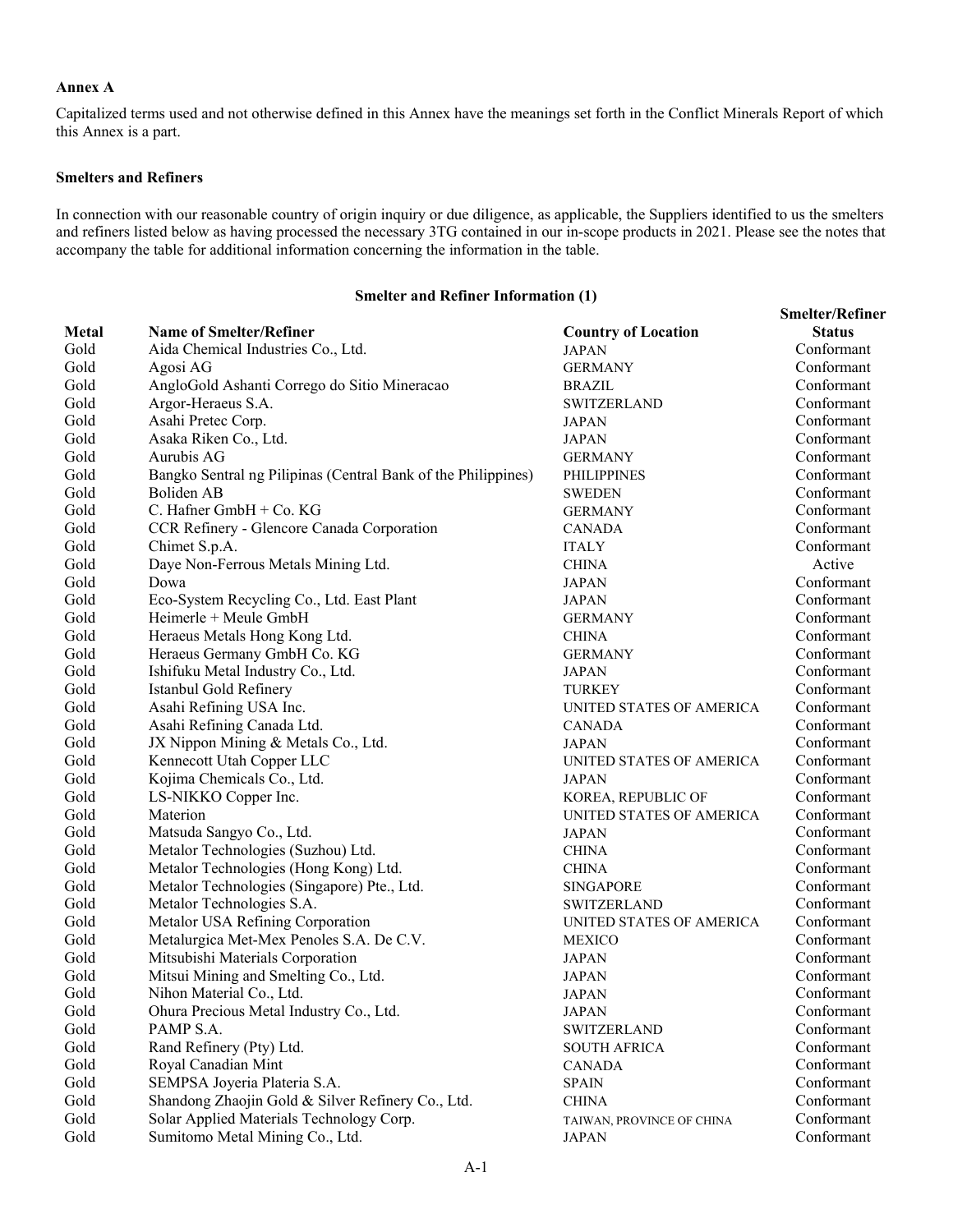| <b>Metal</b> | <b>Name of Smelter/Refiner</b>                              | <b>Country of Location</b>   | <b>Status</b> |
|--------------|-------------------------------------------------------------|------------------------------|---------------|
| Gold         | Tanaka Kikinzoku Kogyo K.K.                                 | <b>JAPAN</b>                 | Conformant    |
| Gold         | Shandong Gold Smelting Co., Ltd.                            | <b>CHINA</b>                 | Conformant    |
| Gold         | Tokuriki Honten Co., Ltd.                                   | <b>JAPAN</b>                 | Conformant    |
| Gold         | Umicore S.A. Business Unit Precious Metals Refining         | <b>BELGIUM</b>               | Conformant    |
| Gold         | United Precious Metal Refining, Inc.                        | UNITED STATES OF AMERICA     | Conformant    |
| Gold         | Western Australian Mint (T/a The Perth Mint)                | <b>AUSTRALIA</b>             | Conformant    |
| Gold         | Zhongyuan Gold Smelter of Zhongjin Gold Corporation         | <b>CHINA</b>                 | Conformant    |
| Gold         | Gold Refinery of Zijin Mining Group Co., Ltd.               | <b>CHINA</b>                 | Conformant    |
| Gold         | Geib Refining Corporation                                   | UNITED STATES OF AMERICA     | Conformant    |
| Gold         | T.C.A S.p.A                                                 | <b>ITALY</b>                 | Conformant    |
| Gold         | WIELAND Edelmetalle GmbH                                    | <b>GERMANY</b>               | Conformant    |
| Gold         | Ogussa Osterreichische Gold- und Silber-Scheideanstalt GmbH | <b>AUSTRIA</b>               | Conformant    |
| Gold         | Valcambi S.A.                                               | SWITZERLAND                  | Conformant    |
| Gold         | 8853 S.p.A.                                                 | <b>ITALY</b>                 | Conformant    |
| Gold         | <b>Advanced Chemical Company</b>                            | UNITED STATES OF AMERICA     | Conformant    |
| Gold         | Al Etihad Gold Refinery DMCC                                | UNITED ARAB EMIRATES         | Conformant    |
| Gold         | Almalyk Mining and Metallurgical Complex (AMMC)             | <b>UZBEKISTAN</b>            | Conformant    |
| Gold         | <b>Bangalore Refinery</b>                                   | <b>INDIA</b>                 | Conformant    |
| Gold         | Cendres + Metaux S.A.                                       | SWITZERLAND                  | Conformant    |
| Gold         | Chugai Mining                                               | JAPAN                        | Conformant    |
| Gold         | DSC (Do Sung Corporation)                                   | KOREA, REPUBLIC OF           | Conformant    |
| Gold         | Eco-System Recycling Co., Ltd. North Plant                  | <b>JAPAN</b>                 | Conformant    |
| Gold         | Eco-System Recycling Co., Ltd. West Plant                   | <b>JAPAN</b>                 | Conformant    |
| Gold         | Emirates Gold DMCC                                          | UNITED ARAB EMIRATES         | Conformant    |
| Gold         | Inner Mongolia Qiankun Gold and Silver Refinery Share Co.   | <b>CHINA</b>                 | Conformant    |
| Gold         | Italpreziosi                                                |                              | Conformant    |
| Gold         | Japan Mint                                                  | <b>ITALY</b>                 | Conformant    |
| Gold         |                                                             | <b>JAPAN</b><br><b>CHINA</b> | Conformant    |
| Gold         | Jiangxi Copper Co., Ltd.<br>Kazzinc                         |                              | Conformant    |
|              |                                                             | <b>KAZAKHSTAN</b>            |               |
| Gold         | KGHM Polska Miedz Spolka Akcyjna                            | <b>POLAND</b>                | Conformant    |
| Gold         | Korea Zinc Co., Ltd.                                        | KOREA, REPUBLIC OF           | Conformant    |
| Gold         | L'Orfebre S.A.                                              | <b>ANDORRA</b>               | Conformant    |
| Gold         | LT Metal Ltd.                                               | KOREA, REPUBLIC OF           | Conformant    |
| Gold         | Marsam Metals                                               | <b>BRAZIL</b>                | Conformant    |
| Gold         | MMTC-PAMP India Pvt., Ltd.                                  | <b>INDIA</b>                 | Conformant    |
| Gold         | Nadir Metal Rafineri San. Ve Tic. A.S.                      | <b>TURKEY</b>                | Conformant    |
| Gold         | Navoi Mining and Metallurgical Combinat                     | <b>UZBEKISTAN</b>            | Conformant    |
| Gold         | Planta Recuperadora de Metales SpA                          | <b>CHILE</b>                 | Conformant    |
| Gold         | PT Aneka Tambang (Persero) Tbk                              | <b>INDONESIA</b>             | Conformant    |
| Gold         | PX Precinox S.A.                                            | SWITZERLAND                  | Conformant    |
| Gold         | REMONDIS PMR B.V.                                           | NETHERLANDS                  | Conformant    |
| Gold         | <b>SAAMP</b>                                                | <b>FRANCE</b>                | Conformant    |
| Gold         | Safimet S.p.A                                               | <b>ITALY</b>                 | Conformant    |
| Gold         | SAFINA A.S.                                                 | <b>CZECHIA</b>               | Conformant    |
| Gold         | <b>Samduck Precious Metals</b>                              | KOREA, REPUBLIC OF           | Conformant    |
| Gold         | Sichuan Tianze Precious Metals Co., Ltd.                    | <b>CHINA</b>                 | Conformant    |
| Gold         | Singway Technology Co., Ltd.                                | TAIWAN, PROVINCE OF CHINA    | Conformant    |
| Gold         | SungEel HiMetal Co., Ltd.                                   | KOREA, REPUBLIC OF           | Conformant    |
| Gold         | TOO Tau-Ken-Altyn                                           | <b>KAZAKHSTAN</b>            | Conformant    |
| Gold         | Torecom                                                     | KOREA, REPUBLIC OF           | Conformant    |
| Gold         | Umicore Precious Metals Thailand                            | <b>THAILAND</b>              | Conformant    |
| Gold         | Yamakin Co., Ltd.                                           | <b>JAPAN</b>                 | Conformant    |
| Gold         | Yokohama Metal Co., Ltd.                                    | JAPAN                        | Conformant    |
| Gold         | Atasay Kuyumculuk Sanayi Ve Ticaret A.S.                    | <b>TURKEY</b>                | Active        |
| Gold         | Caridad                                                     | <b>MEXICO</b>                | Active        |
| Gold         | Yunnan Copper Industry Co., Ltd.                            | <b>CHINA</b>                 | Active        |
| Gold         | Refinery of Seemine Gold Co., Ltd.                          | <b>CHINA</b>                 | Active        |
|              |                                                             |                              |               |

**Smelter/Refiner Status**<br>Conformant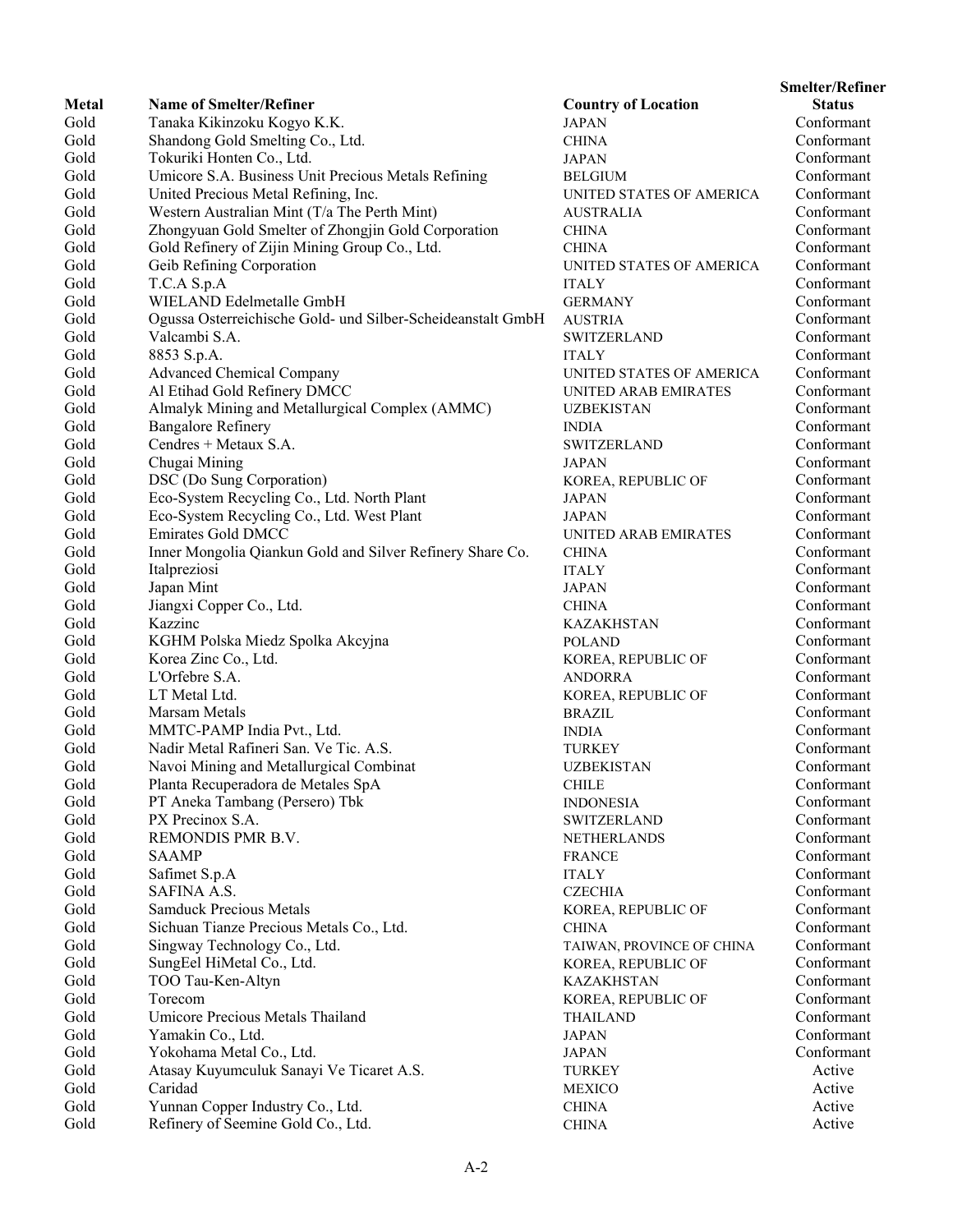| <b>Metal</b> | <b>Name of Smelter/Refiner</b>                           | <b>Country of Location</b>   | <b>Status</b> |
|--------------|----------------------------------------------------------|------------------------------|---------------|
| Gold         | Guoda Safina High-Tech Environmental Refinery Co., Ltd.  | <b>CHINA</b>                 | Active        |
| Gold         | Hangzhou Fuchunjiang Smelting Co., Ltd.                  | <b>CHINA</b>                 | Active        |
| Gold         | Hunan Chenzhou Mining Co., Ltd.                          | <b>CHINA</b>                 | Active        |
| Gold         | HwaSeong CJ CO., LTD.                                    | KOREA, REPUBLIC OF           | Active        |
| Gold         | Kazakhmys Smelting LLC                                   | <b>KAZAKHSTAN</b>            | Active        |
| Gold         | L'azurde Company For Jewelry                             | <b>SAUDI ARABIA</b>          | Active        |
| Gold         | Lingbao Gold Co., Ltd.                                   | <b>CHINA</b>                 | Active        |
| Gold         | Lingbao Jinyuan Tonghui Refinery Co., Ltd.               | <b>CHINA</b>                 | Active        |
| Gold         | Luoyang Zijin Yinhui Gold Refinery Co., Ltd.             | <b>CHINA</b>                 | Active        |
| Gold         | Penglai Penggang Gold Industry Co., Ltd.                 | <b>CHINA</b>                 | Active        |
| Gold         | Sabin Metal Corp.                                        | UNITED STATES OF AMERICA     | Active        |
| Gold         | Samwon Metals Corp.                                      | KOREA, REPUBLIC OF           | Active        |
| Gold         | Shandong Tiancheng Biological Gold Industrial Co., Ltd.  | <b>CHINA</b>                 | Active        |
| Gold         | Great Wall Precious Metals Co., Ltd. of CBPM             | <b>CHINA</b>                 | Active        |
| Gold         | Tongling Nonferrous Metals Group Co., Ltd.               | <b>CHINA</b>                 | Active        |
| Gold         | Morris and Watson                                        | <b>NEW ZEALAND</b>           | Active        |
| Gold         | Guangdong Jinding Gold Limited                           | <b>CHINA</b>                 | Active        |
| Gold         | GGC Gujrat Gold Centre Pvt. Ltd.                         | <b>INDIA</b>                 | Active        |
| Gold         | Sai Refinery                                             | <b>INDIA</b>                 | Active        |
| Gold         | Degussa Sonne / Mond Goldhandel GmbH                     | <b>GERMANY</b>               | Active        |
| Gold         | Pease & Curren                                           | UNITED STATES OF AMERICA     | Active        |
| Tantalum     | Changsha South Tantalum Niobium Co., Ltd.                | <b>CHINA</b>                 | Conformant    |
| Tantalum     | F&X Electro-Materials Ltd.                               | <b>CHINA</b>                 | Conformant    |
| Tantalum     | XIMEI RESOURCES (GUANGDONG) LIMITED                      | <b>CHINA</b>                 | Conformant    |
| Tantalum     | JiuJiang JinXin Nonferrous Metals Co., Ltd.              |                              | Conformant    |
| Tantalum     |                                                          | <b>CHINA</b>                 | Conformant    |
| Tantalum     | Jiujiang Tanbre Co., Ltd.                                | <b>CHINA</b><br><b>INDIA</b> | Conformant    |
| Tantalum     | Metallurgical Products India Pvt., Ltd.<br>NPM Silmet AS |                              | Conformant    |
|              |                                                          | <b>ESTONIA</b>               |               |
| Tantalum     | Ningxia Orient Tantalum Industry Co., Ltd.               | <b>CHINA</b>                 | Conformant    |
| Tantalum     | Yanling Jincheng Tantalum & Niobium Co., Ltd.            | <b>CHINA</b>                 | Conformant    |
| Tantalum     | Ulba Metallurgical Plant JSC                             | <b>KAZAKHSTAN</b>            | Conformant    |
| Tantalum     | Hengyang King Xing Lifeng New Materials Co., Ltd.        | <b>CHINA</b>                 | Conformant    |
| Tantalum     | D Block Metals, LLC                                      | UNITED STATES OF AMERICA     | Conformant    |
| Tantalum     | FIR Metals & Resource Ltd.                               | <b>CHINA</b>                 | Conformant    |
| Tantalum     | TANIOBIS Co., Ltd.                                       | <b>THAILAND</b>              | Conformant    |
| Tantalum     | <b>TANIOBIS GmbH</b>                                     | <b>GERMANY</b>               | Conformant    |
| Tantalum     | H.C. Starck Hermsdorf GmbH                               | <b>GERMANY</b>               | Conformant    |
| Tantalum     | H.C. Starck Inc.                                         | UNITED STATES OF AMERICA     | Conformant    |
| Tantalum     | TANIOBIS Japan Co., Ltd.                                 | <b>JAPAN</b>                 | Conformant    |
| Tantalum     | TANIOBIS Smelting GmbH & Co. KG                          | <b>GERMANY</b>               | Conformant    |
| Tantalum     | Global Advanced Metals Boyertown                         | UNITED STATES OF AMERICA     | Conformant    |
| Tantalum     | Global Advanced Metals Aizu                              | <b>JAPAN</b>                 | Conformant    |
| Tantalum     | Jiangxi Tuohong New Raw Material                         | <b>CHINA</b>                 | Conformant    |
| Tantalum     | Telex Metals                                             | UNITED STATES OF AMERICA     | Conformant    |
| Tantalum     | Guangdong Rising Rare Metals-EO Materials Ltd.           | <b>CHINA</b>                 | Conformant    |
| Tantalum     | <b>AMG</b> Brasil                                        | <b>BRAZIL</b>                | Conformant    |
| Tantalum     | Mineracao Taboca S.A.                                    | <b>BRAZIL</b>                | Conformant    |
| Tantalum     | Mitsui Mining and Smelting Co., Ltd.                     | <b>JAPAN</b>                 | Conformant    |
| Tantalum     | QuantumClean                                             | UNITED STATES OF AMERICA     | Conformant    |
| Tantalum     | Taki Chemical Co., Ltd.                                  | JAPAN                        | Conformant    |
| Tantalum     | Jiujiang Zhongao Tantalum & Niobium Co., Ltd.            | <b>CHINA</b>                 | Conformant    |
| Tantalum     | XinXing HaoRong Electronic Material Co., Ltd.            | <b>CHINA</b>                 | Conformant    |
| Tantalum     | Jiangxi Dinghai Tantalum & Niobium Co., Ltd.             | <b>CHINA</b>                 | Conformant    |
| Tantalum     | KEMET de Mexico                                          | <b>MEXICO</b>                | Conformant    |
| Tantalum     | Resind Industria e Comercio Ltda.                        | <b>BRAZIL</b>                | Conformant    |
| Tantalum     | Meta Materials                                           | NORTH MACEDONIA, REPUBLIC OF | Conformant    |
| Tin          | Chenzhou Yunxiang Mining and Metallurgy Co., Ltd.        | <b>CHINA</b>                 | Conformant    |

|                              | <b>Smelter/Refiner</b> |
|------------------------------|------------------------|
| <b>Country of Location</b>   | Status                 |
| <b>CHINA</b>                 | Active                 |
| <b>CHINA</b>                 | Active                 |
| <b>CHINA</b>                 | Active                 |
| KOREA, REPUBLIC OF           | Active                 |
| <b>KAZAKHSTAN</b>            | Active                 |
| <b>SAUDI ARABIA</b>          | Active                 |
| CHINA                        | Active                 |
| <b>CHINA</b>                 | Active                 |
| CHINA                        | Active                 |
| <b>CHINA</b>                 | Active                 |
|                              | Active                 |
| UNITED STATES OF AMERICA     | Active                 |
| KOREA, REPUBLIC OF           |                        |
| <b>CHINA</b>                 | Active<br>Active       |
| <b>CHINA</b>                 |                        |
| CHINA                        | Active                 |
| <b>NEW ZEALAND</b>           | Active                 |
| <b>CHINA</b>                 | Active                 |
| <b>INDIA</b>                 | Active                 |
| <b>INDIA</b>                 | Active                 |
| <b>GERMANY</b>               | Active                 |
| UNITED STATES OF AMERICA     | Active                 |
| <b>CHINA</b>                 | Conformant             |
| <b>CHINA</b>                 | Conformant             |
| CHINA                        | Conformant             |
| <b>CHINA</b>                 | Conformant             |
| <b>CHINA</b>                 | Conformant             |
| <b>INDIA</b>                 | Conformant             |
| <b>ESTONIA</b>               | Conformant             |
| <b>CHINA</b>                 | Conformant             |
| <b>CHINA</b>                 | Conformant             |
| <b>KAZAKHSTAN</b>            | Conformant             |
| <b>CHINA</b>                 | Conformant             |
| UNITED STATES OF AMERICA     | Conformant             |
| <b>CHINA</b>                 | Conformant             |
| <b>THAILAND</b>              | Conformant             |
| <b>GERMANY</b>               | Conformant             |
| <b>GERMANY</b>               | Conformant             |
| UNITED STATES OF AMERICA     | Conformant             |
| JAPAN                        | Conformant             |
| <b>GERMANY</b>               | Conformant             |
| UNITED STATES OF AMERICA     | Conformant             |
| JAPAN                        | Conformant             |
| <b>CHINA</b>                 | Conformant             |
| UNITED STATES OF AMERICA     | Conformant             |
| <b>CHINA</b>                 | Conformant             |
| <b>BRAZIL</b>                | Conformant             |
| <b>BRAZIL</b>                | Conformant             |
| <b>JAPAN</b>                 | Conformant             |
| UNITED STATES OF AMERICA     | Conformant             |
| <b>JAPAN</b>                 | Conformant             |
| <b>CHINA</b>                 | Conformant             |
| <b>CHINA</b>                 | Conformant             |
| <b>CHINA</b>                 | Conformant             |
| <b>MEXICO</b>                | Conformant             |
| <b>BRAZIL</b>                | Conformant             |
| NORTH MACEDONIA, REPUBLIC OF | Conformant             |
| CHINA                        | Conformant             |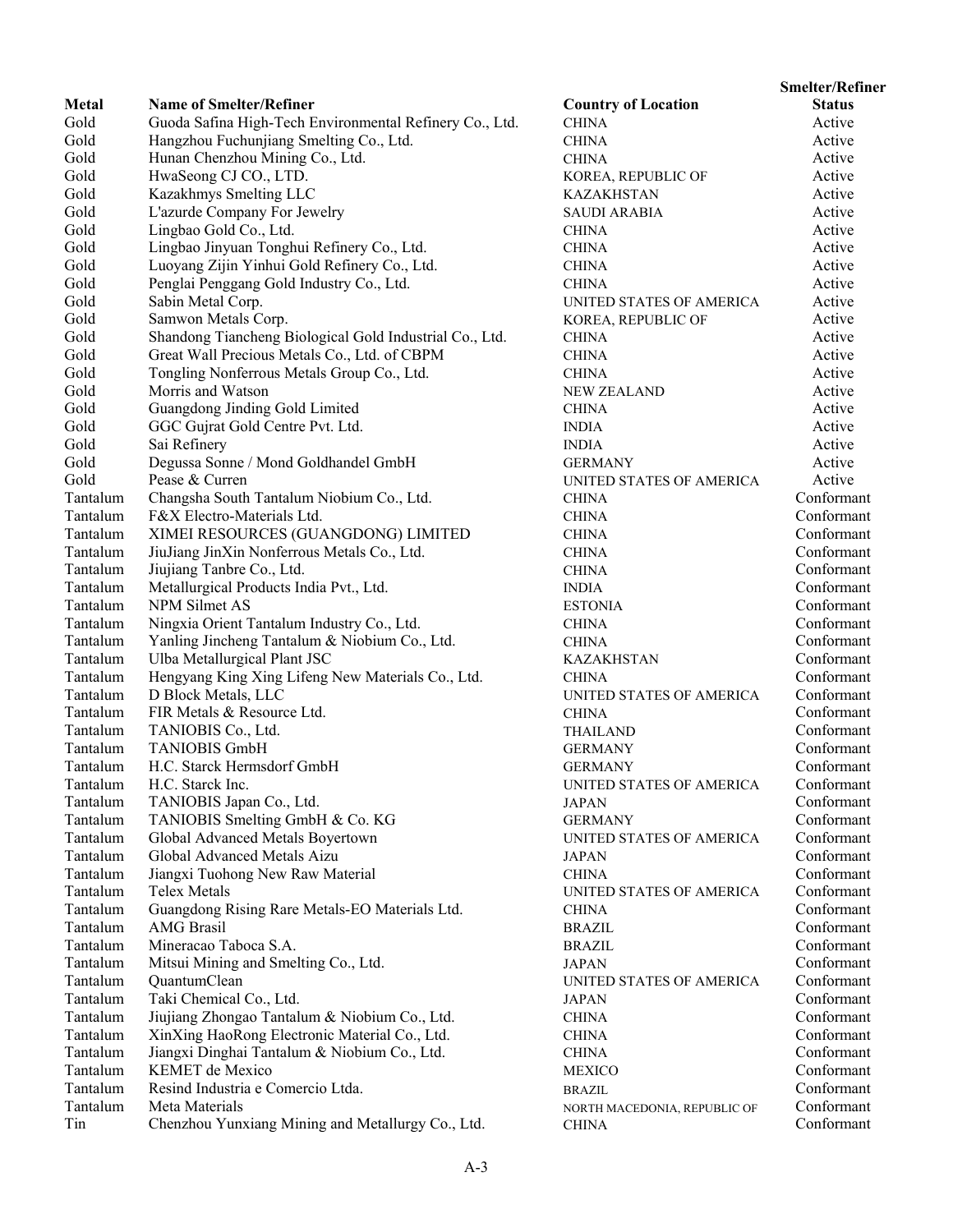| Metal | <b>Name of Smelter/Refiner</b>                 | <b>Country of Location</b>       | <b>Status</b> |
|-------|------------------------------------------------|----------------------------------|---------------|
| Tin   | Alpha                                          | UNITED STATES OF AMERICA         | Conformant    |
| Tin   | PT Aries Kencana Sejahtera                     | <b>INDONESIA</b>                 | Active        |
| Tin   | Dowa                                           | JAPAN                            | Conformant    |
| Tin   | <b>EM Vinto</b>                                | BOLIVIA (PLURINATIONAL STATE OF) | Conformant    |
| Tin   | Fenix Metals                                   | <b>POLAND</b>                    | Conformant    |
| Tin   | Gejiu Non-Ferrous Metal Processing Co., Ltd.   | <b>CHINA</b>                     | Conformant    |
| Tin   | Gejiu Zili Mining And Metallurgy Co., Ltd.     | <b>CHINA</b>                     | Conformant    |
| Tin   | China Tin Group Co., Ltd.                      | <b>CHINA</b>                     | Conformant    |
| Tin   | Malaysia Smelting Corporation (MSC)            | <b>MALAYSIA</b>                  | Conformant    |
| Tin   | Metallic Resources, Inc.                       | UNITED STATES OF AMERICA         | Conformant    |
| Tin   | Mineracao Taboca S.A.                          | <b>BRAZIL</b>                    | Conformant    |
| Tin   | Minsur                                         | <b>PERU</b>                      | Conformant    |
| Tin   | Mitsubishi Materials Corporation               | <b>JAPAN</b>                     | Conformant    |
| Tin   | Jiangxi New Nanshan Technology Ltd.            | <b>CHINA</b>                     | Conformant    |
| Tin   | O.M. Manufacturing (Thailand) Co., Ltd.        | THAILAND                         | Conformant    |
| Tin   | Operaciones Metalurgicas S.A.                  | BOLIVIA (PLURINATIONAL STATE OF) | Conformant    |
| Tin   | PT Artha Cipta Langgeng                        | <b>INDONESIA</b>                 | Conformant    |
| Tin   | PT Babel Surya Alam Lestari                    | <b>INDONESIA</b>                 | Conformant    |
| Tin   | PT Mitra Stania Prima                          | <b>INDONESIA</b>                 | Conformant    |
| Tin   | PT Prima Timah Utama                           | <b>INDONESIA</b>                 | Conformant    |
| Tin   | PT Refined Bangka Tin                          | <b>INDONESIA</b>                 | Conformant    |
| Tin   | PT Stanindo Inti Perkasa                       | <b>INDONESIA</b>                 | Conformant    |
| Tin   | PT Timah Tbk Kundur                            | <b>INDONESIA</b>                 | Conformant    |
| Tin   | PT Timah Tbk Mentok                            | <b>INDONESIA</b>                 | Conformant    |
| Tin   | PT Tinindo Inter Nusa                          | <b>INDONESIA</b>                 | Conformant    |
| Tin   | Rui Da Hung                                    | TAIWAN, PROVINCE OF CHINA        | Conformant    |
| Tin   | Thaisarco                                      | <b>THAILAND</b>                  | Conformant    |
| Tin   | White Solder Metalurgia e Mineracao Ltda.      | <b>BRAZIL</b>                    | Conformant    |
| Tin   | Yunnan Chengfeng Non-ferrous Metals Co., Ltd.  | <b>CHINA</b>                     | Conformant    |
| Tin   | Tin Smelting Branch of Yunnan Tin Co., Ltd.    | <b>CHINA</b>                     | Conformant    |
| Tin   | CV Venus Inti Perkasa                          | <b>INDONESIA</b>                 | Active        |
| Tin   | PT ATD Makmur Mandiri Jaya                     | <b>INDONESIA</b>                 | Conformant    |
| Tin   | O.M. Manufacturing Philippines, Inc.           | <b>PHILIPPINES</b>               | Conformant    |
| Tin   | PT Rajehan Ariq                                | <b>INDONESIA</b>                 | Conformant    |
| Tin   | Metallo Belgium N.V.                           | <b>BELGIUM</b>                   | Conformant    |
| Tin   | Metallo Spain S.L.U.                           | <b>SPAIN</b>                     | Conformant    |
| Tin   | Thai Nguyen Mining and Metallurgy Co., Ltd.    | <b>VIET NAM</b>                  | Conformant    |
| Tin   | PT Menara Cipta Mulia                          | <b>INDONESIA</b>                 | Conformant    |
| Tin   | Guangdong Hanhe Non-Ferrous Metal Co., Ltd.    | <b>CHINA</b>                     | Conformant    |
| Tin   | Chifeng Dajingzi Tin Industry Co., Ltd.        | <b>CHINA</b>                     | Conformant    |
| Tin   | PT Bangka Serumpun                             | <b>INDONESIA</b>                 | Conformant    |
| Tin   | Tin Technology & Refining                      | UNITED STATES OF AMERICA         | Conformant    |
| Tin   | Ma'anshan Weitai Tin Co., Ltd.                 | <b>CHINA</b>                     | Conformant    |
| Tin   | PT Rajawali Rimba Perkasa                      | <b>INDONESIA</b>                 | Conformant    |
| Tin   | Luna Smelter, Ltd.                             | <b>RWANDA</b>                    | Conformant    |
| Tin   | Gejiu Yunxin Nonferrous Electrolysis Co., Ltd. | <b>CHINA</b>                     | Conformant    |
| Tin   | HuiChang Hill Tin Industry Co., Ltd.           | <b>CHINA</b>                     | Conformant    |
| Tin   | Magnu's Minerais Metais e Ligas Ltda.          | <b>BRAZIL</b>                    | Conformant    |
| Tin   | Melt Metais e Ligas S.A.                       | <b>BRAZIL</b>                    | Active        |
| Tin   | Resind Industria e Comercio Ltda.              | <b>BRAZIL</b>                    | Conformant    |
| Tin   | Soft Metais Ltda.                              | <b>BRAZIL</b>                    | Conformant    |
| Tin   | PT Babel Inti Perkasa                          | <b>INDONESIA</b>                 | Conformant    |
| Tin   | PT Bukit Timah                                 | <b>INDONESIA</b>                 | Conformant    |
| Tin   | PT Mitra Sukses Globalindo                     | <b>INDONESIA</b>                 | Active        |
| Tin   | PT Timah Nusantara                             | <b>INDONESIA</b>                 | Active        |
| Tin   | Fabrica Auricchio Industria e Comercio Ltda.   | <b>BRAZIL</b>                    | Conformant    |
| Tin   | Estanho de Rondonia S.A.                       | <b>BRAZIL</b>                    | Conformant    |

|                                  | <b>Smelter/Refiner</b>   |
|----------------------------------|--------------------------|
| <b>Country of Location</b>       | <b>Status</b>            |
| UNITED STATES OF AMERICA         | Conformant               |
| <b>INDONESIA</b>                 | Active                   |
| <b>JAPAN</b>                     | Conformant               |
| BOLIVIA (PLURINATIONAL STATE OF) | Conformant               |
| <b>POLAND</b>                    | Conformant               |
| <b>CHINA</b>                     | Conformant               |
| <b>CHINA</b>                     | Conformant               |
| <b>CHINA</b>                     | Conformant               |
| <b>MALAYSIA</b>                  | Conformant               |
| UNITED STATES OF AMERICA         | Conformant               |
| <b>BRAZIL</b>                    | Conformant               |
| PERU                             | Conformant               |
| JAPAN                            | Conformant               |
| <b>CHINA</b>                     | Conformant               |
| THAILAND                         | Conformant               |
| BOLIVIA (PLURINATIONAL STATE OF) | Conformant               |
| <b>INDONESIA</b>                 | Conformant               |
| <b>INDONESIA</b>                 | Conformant               |
| <b>INDONESIA</b>                 | Conformant               |
| <b>INDONESIA</b>                 | Conformant               |
| <b>INDONESIA</b>                 | Conformant               |
| <b>INDONESIA</b>                 | Conformant               |
| <b>INDONESIA</b>                 | Conformant               |
| <b>INDONESIA</b>                 | Conformant               |
| <b>INDONESIA</b>                 | Conformant               |
| TAIWAN, PROVINCE OF CHINA        | Conformant               |
| THAILAND                         | Conformant               |
| <b>BRAZIL</b>                    | Conformant               |
| <b>CHINA</b>                     | Conformant               |
| <b>CHINA</b>                     | Conformant               |
| <b>INDONESIA</b>                 | Active                   |
| <b>INDONESIA</b>                 | Conformant               |
| PHILIPPINES                      | Conformant               |
| <b>INDONESIA</b>                 | Conformant               |
| <b>BELGIUM</b>                   | Conformant               |
| <b>SPAIN</b>                     | Conformant               |
| <b>VIET NAM</b>                  | Conformant               |
| <b>INDONESIA</b>                 | Conformant               |
| <b>CHINA</b>                     | Conformant               |
| <b>CHINA</b>                     | Conformant               |
| <b>INDONESIA</b>                 | Conformant               |
| UNITED STATES OF AMERICA         | Conformant               |
| <b>CHINA</b>                     | Conformant               |
| <b>INDONESIA</b>                 | Conformant               |
| <b>RWANDA</b>                    | Conformant               |
| <b>CHINA</b>                     | Conformant               |
| <b>CHINA</b>                     | Conformant               |
| <b>BRAZIL</b>                    | Conformant               |
| <b>BRAZIL</b>                    | Active                   |
| <b>BRAZIL</b>                    | Conformant               |
| <b>BRAZIL</b>                    | Conformant               |
| <b>INDONESIA</b>                 | Conformant               |
| <b>INDONESIA</b>                 | Conformant               |
| <b>INDONESIA</b>                 | Active                   |
| <b>INDONESIA</b>                 | Active                   |
| <b>BRAZIL</b>                    | Conformant<br>Conformant |
| <b>BRAZIL</b>                    |                          |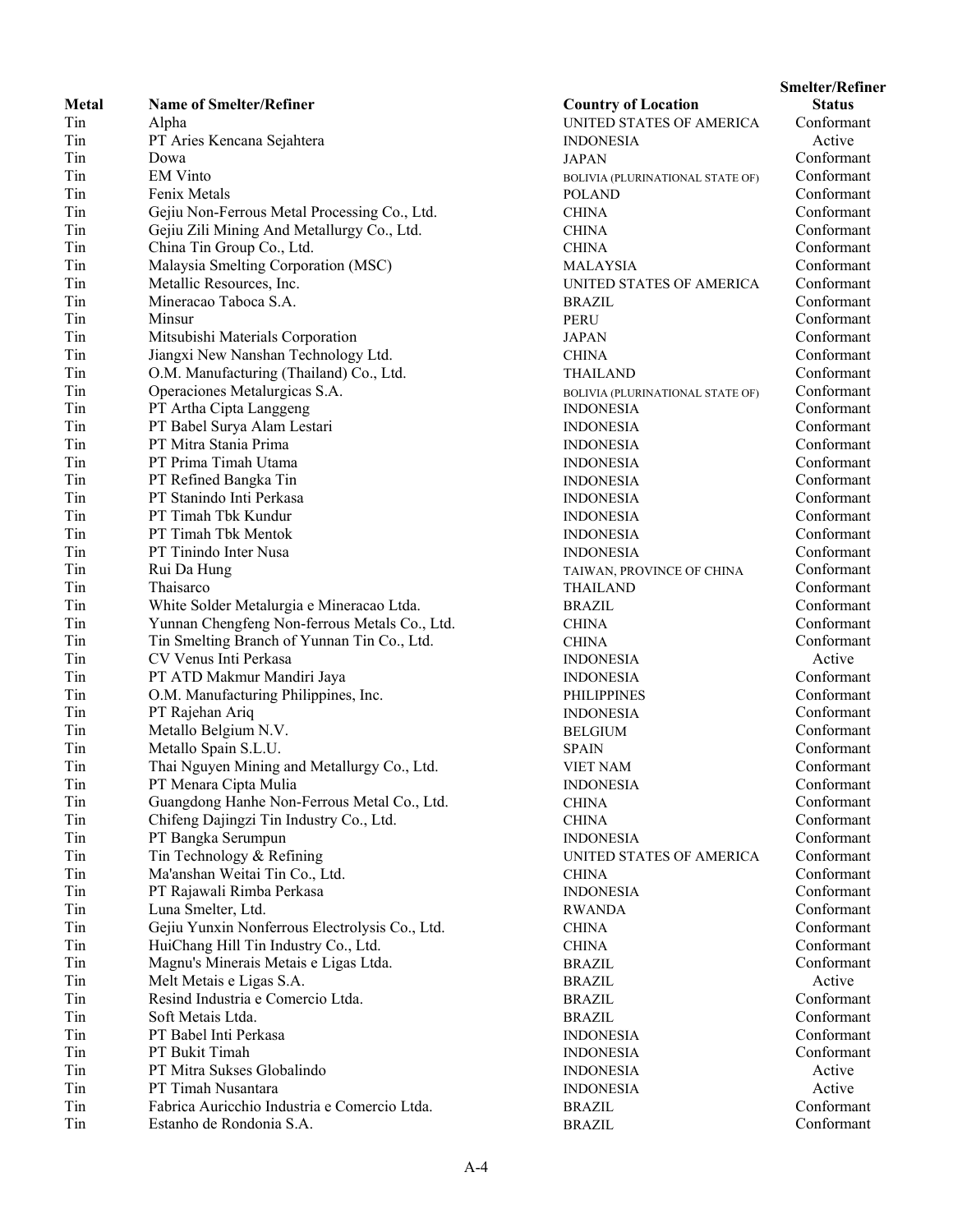| <b>Metal</b> | <b>Name of Smelter/Refiner</b>                                | <b>Country of Location</b> | <b>Status</b> |
|--------------|---------------------------------------------------------------|----------------------------|---------------|
| Tin          | PT Belitung Industri Sejahtera                                | <b>INDONESIA</b>           | Active        |
| Tin          | PT Panca Mega Persada                                         | <b>INDONESIA</b>           | Active        |
| Tin          | PT Sariwiguna Binasentosa                                     | <b>INDONESIA</b>           | Conformant    |
| Tin          | PT Tommy Utama                                                | <b>INDONESIA</b>           | Active        |
| Tin          | Nghe Tinh Non-Ferrous Metals Joint Stock Company              | <b>VIET NAM</b>            | Active        |
| Tin          | Tuyen Quang Non-Ferrous Metals Joint Stock Company            | <b>VIET NAM</b>            | Active        |
| Tin          | An Vinh Joint Stock Mineral Processing Company                | <b>VIET NAM</b>            | Active        |
| Tin          | Super Ligas                                                   | <b>BRAZIL</b>              | Active        |
| Tin          | PT Sukses Inti Makmur                                         | <b>INDONESIA</b>           | Active        |
| Tin          | Pongpipat Company Limited                                     | <b>MYANMAR</b>             | Active        |
| Tungsten     | A.L.M.T. Corp.                                                | JAPAN                      | Conformant    |
| Tungsten     | Kennametal Huntsville                                         | UNITED STATES OF AMERICA   | Conformant    |
| Tungsten     | Guangdong Xianglu Tungsten Co., Ltd.                          | <b>CHINA</b>               | Conformant    |
| Tungsten     | Chongyi Zhangyuan Tungsten Co., Ltd.                          | <b>CHINA</b>               | Conformant    |
| Tungsten     | Global Tungsten & Powders Corp.                               | UNITED STATES OF AMERICA   | Conformant    |
| Tungsten     | Hunan Chenzhou Mining Co., Ltd.                               | <b>CHINA</b>               | Conformant    |
| Tungsten     | Hunan Chunchang Nonferrous Metals Co., Ltd.                   | <b>CHINA</b>               | Conformant    |
| Tungsten     | Japan New Metals Co., Ltd.                                    | <b>JAPAN</b>               | Conformant    |
| Tungsten     | Ganzhou Huaxing Tungsten Products Co., Ltd.                   | <b>CHINA</b>               | Conformant    |
| Tungsten     | Kennametal Fallon                                             | UNITED STATES OF AMERICA   | Conformant    |
| Tungsten     | Wolfram Bergbau und Hutten AG                                 | <b>AUSTRIA</b>             | Conformant    |
| Tungsten     | Xiamen Tungsten Co., Ltd.                                     | <b>CHINA</b>               | Conformant    |
| Tungsten     | Ganzhou Jiangwu Ferrotungsten Co., Ltd.                       | <b>CHINA</b>               | Conformant    |
| Tungsten     | Jiangxi Yaosheng Tungsten Co., Ltd.                           | <b>CHINA</b>               | Conformant    |
| Tungsten     | Jiangxi Xinsheng Tungsten Industry Co., Ltd.                  | <b>CHINA</b>               | Conformant    |
| Tungsten     | Jiangxi Tonggu Non-ferrous Metallurgical & Chemical Co., Ltd. | <b>CHINA</b>               | Conformant    |
| Tungsten     | Malipo Haiyu Tungsten Co., Ltd.                               | <b>CHINA</b>               | Conformant    |
| Tungsten     | Xiamen Tungsten (H.C.) Co., Ltd.                              | <b>CHINA</b>               | Conformant    |
| Tungsten     | Jiangxi Gan Bei Tungsten Co., Ltd.                            | <b>CHINA</b>               | Conformant    |
| Tungsten     | Ganzhou Seadragon W & Mo Co., Ltd.                            | <b>CHINA</b>               | Conformant    |
| Tungsten     | Asia Tungsten Products Vietnam Ltd.                           | <b>VIET NAM</b>            | Conformant    |
| Tungsten     | Chenzhou Diamond Tungsten Products Co., Ltd.                  | <b>CHINA</b>               | Conformant    |
| Tungsten     | H.C. Starck Tungsten GmbH                                     | <b>GERMANY</b>             | Conformant    |
| Tungsten     | TANIOBIS Smelting GmbH & Co. KG                               | <b>GERMANY</b>             | Conformant    |
| Tungsten     | Masan High-Tech Materials                                     | <b>VIET NAM</b>            | Conformant    |
| Tungsten     | Jiangwu H.C. Starck Tungsten Products Co., Ltd.               | <b>CHINA</b>               | Conformant    |
| Tungsten     | Niagara Refining LLC                                          | UNITED STATES OF AMERICA   | Conformant    |
| Tungsten     | Ganzhou Haichuang Tungsten Co., Ltd.                          | <b>CHINA</b>               | Conformant    |
| Tungsten     | Philippine Chuangxin Industrial Co., Inc.                     | <b>PHILIPPINES</b>         | Conformant    |
| Tungsten     | Xinfeng Huarui Tungsten & Molybdenum New Material Co., Ltd.   | <b>CHINA</b>               | Conformant    |
| Tungsten     | <b>ACL Metais Eireli</b>                                      | <b>BRAZIL</b>              | Conformant    |
| Tungsten     | Woltech Korea Co., Ltd.                                       | KOREA, REPUBLIC OF         | Conformant    |
| Tungsten     | KGETS Co., Ltd.                                               | KOREA, REPUBLIC OF         | Conformant    |
| Tungsten     | Fujian Ganmin RareMetal Co., Ltd.                             | <b>CHINA</b>               | Conformant    |
| Tungsten     | Lianyou Metals Co., Ltd.                                      | TAIWAN, PROVINCE OF CHINA  | Conformant    |
|              |                                                               |                            |               |

**Smelter/Refiner** 

(1) We note the following in connection with the information contained in the foregoing table:

- (a) The smelters and refiners listed in the table were identified by the Suppliers to us as being part of our 2021 supply chain. Not all of the included smelters and refiners may have processed the necessary 3TG contained in our in-scope products due to over-inclusiveness in the information the Suppliers provided to us and/or received from their suppliers. In addition, the smelters and refiners listed above may not be all of the smelters and refiners in our supply chain, since many Suppliers were unable to identify all of the smelters and refiners used to process the necessary 3TG content contained in our in-scope products and because not all Suppliers responded to our inquiries.
- (b) The table only includes entities that were listed on the Smelter Look-up tab of the Conflict Minerals Reporting Template.